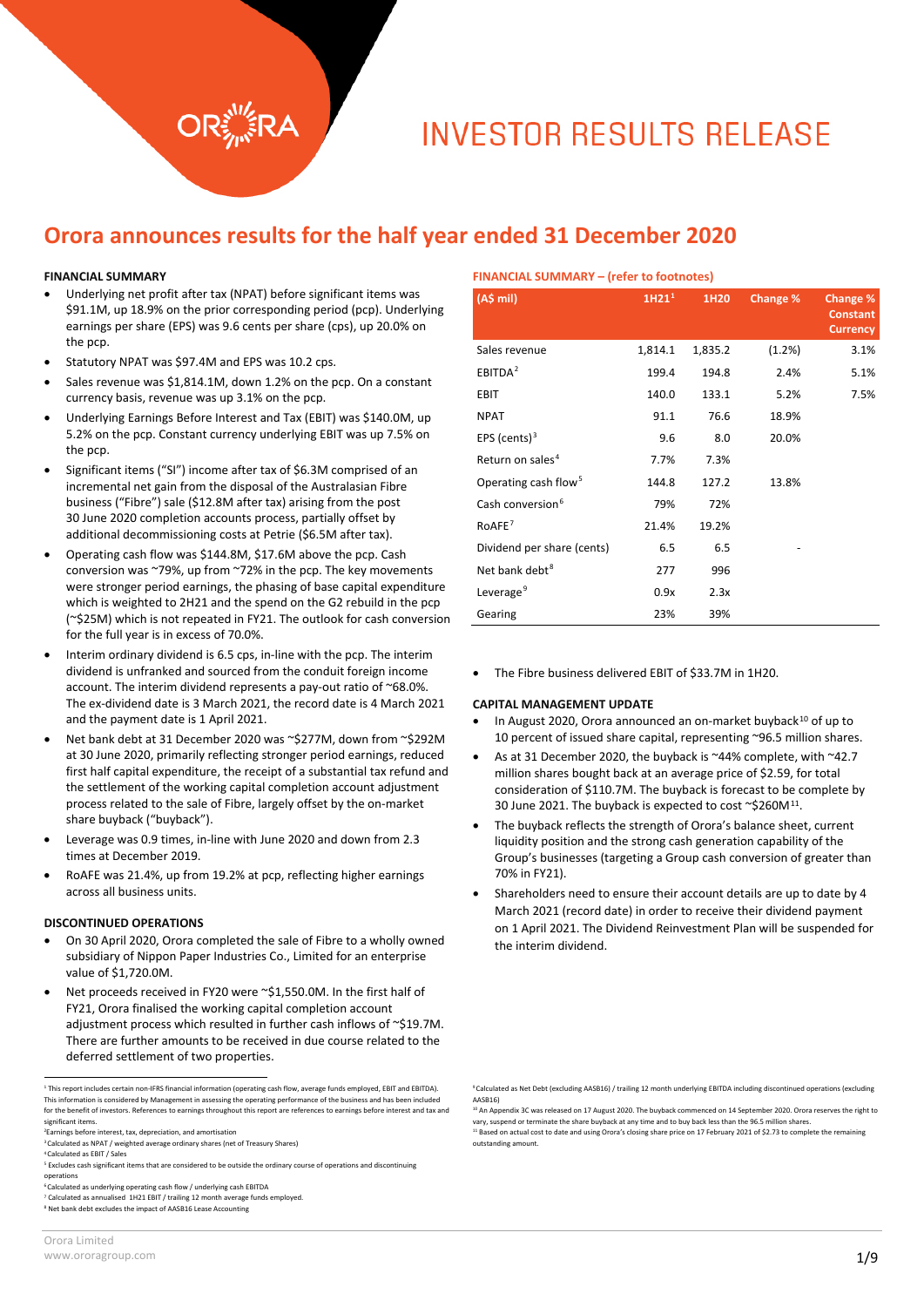#### **STRATEGY UPDATE**

- Each business has developed strategic priorities that align with Orora's strategic pillars, have a key focus on sustainability, innovation and digitisation, and which support the objective of becoming a leading sustainable packaging solutions company. The strategic pillars and a summary of the priorities include:
	- o Pillar 1: Optimise and grow through operational improvement and best in class execution by:
		- o Increasing utilisation of facilities to enhance production volumes and throughput, focus on continued deployment of Industry 4.0 including Integrated Work Systems ("IWS") and data analytics, supply chain excellence, pursuing further automation, driving increased recycled content, focus on account profitability, salesforce effectiveness, M&A integration, refinement of core business processes and harmonisation of estimation procedures.
	- o Pillar 2: Enhance and expand core products and services to enhance Orora's customer value proposition through:
		- o Capability and capacity expansion, growing share of wallet in current markets, continued developments in light-weighting, continuing to lead digital and fabric printing capability, a focus on consolidating and enhancing eCommerce and digital capabilities, and the establishment of omnichannel capability.
	- o Pillar 3: Enter new segments that are complementary to Orora's capability set by:
		- o Expanding current substrates into new categories, product expansion, exploration of potential adjacencies for the Australasian Beverage business, the preliminary assessment of potential offshore entry points for the Australasian business and reviewing the strategic direction of Orora Visual ("OV") by the end of calendar 2021.
- These pillars and strategic priorities form a critical part of Orora's refreshed blueprint for shareholder value creation.
- Orora's strategy is expected to continue to generate strong cash flows from the core business operations. Deployment of this cash will be a combination of investments in the core businesses, strategic acquisitions that enhance Orora's product and service offering and capital management condsiderations, which takes into account Orora's dividend payout ratio of 60% - 80% of NPAT.
- Future growth initiatives will continue to be assessed with a rigorous approach to capital allocation ensuring that only value accretive investments that meet Orora's return criteria (to generate a return with an appropriate premium to WACC depending on risk of the investment) are undertaken.

#### **SIGNIFICANT ITEMS**

- Total significant items for the first half amount to income after tax of \$6.3M and consist of the following:
	- Fibre: During September 2020, the Group finalised the post-close completion accounts process for the divestment of the Australasian Fibre business. This resulted in the recognition of an incremental net gain on disposal of \$11.3M (after tax \$12.8M).
	- o Petrie: Following ongoing project review and reassessment of remediation requirements, additional costs associated with the decommissioning of the former Petrie mill site of \$9.3M (\$6.5M after tax) have been recognised in respect of estimated costs to complete.

#### **COVID-19 IMPACT AND RESPONSE**

• At the beginning of the COVID-19 pandemic in 2H20, Orora activated its Risk Management Team who continue to steward the Company's response across people, operations, suppliers and customers.



- Orora's response comprises three key focus areas: (1) safety, health and wellbeing, (2) customers and supply chain, and (3) active financial management.
- Orora was swift to implement and continues to operate a range of health and safety measures to respond to, and mitigate, any risk of transmission of COVID-19 at its sites and team members working remotely.
- Orora is working with its customers to ensure continuity and quality of supply. Procurement and operational teams continue to work with vendors to preserve ongoing supply.
- Despite the initial impact of COVID-19, the businesses have adapted and performance has stabilised in 1H21.

#### **SUSTAINABILITY UPDATE**

- As part of Orora's ongoing sustainability agenda, Orora launched its new five-year Eco Targets at the start of FY21 covering reductions in CO2 emissions, waste to landfill and water waste.
- Each Target is measured as intensity against production related metrics specific to the activities of each business division.
- The targets reflect the primary activity of each of the business units. These are divided into those which produce packaging; measured against tonnes produced, and those that distribute packaging; measured against floor space square metres.
- In 1H21 Orora begun utilising glass cullet from the new West Australian Container Deposit Scheme ("CDS") in addition to cullet already used from the South Australian and New South Wales schemes. Orora is also on track and making good progress towards the new Eco Targets and will report in further detail at the full year.
- Orora will release its first Modern Slavery Statement for FY20 in March 2021.

#### **LEADERSHIP**

- In October 2020, Orora announced the appointment of Mr Shaun Hughes as the Company's new CFO. The appointment followed a comprehensive succession program to replace Mr Stuart Hutton. Shaun has extensive experience with much of his career spent in ASX-listed companies operating across multiple industries, geographies and functions.
- In November 2020, Orora announced the appointment of Mr Frank Pennisi as the new President of Orora Packaging Solutions ("OPS"). The appointment followed a decision by Mr Bernardino (Bernie) Salvatore to retire. Frank has broad leadership experience gained across manufacturing, engineering, logistics and technology companies.

#### **SEGMENT HIGHLIGHTS**

- Australasia EBIT up 4.2% to \$86.1M
- o The higher earnings were predominately the result of stronger volumes across Cans and Closures. Volume gains were partially offset by an unfavourable mix in Cans and Glass, and previously announced cost headwinds including higher energy and insurance costs; and
- o EBIT margin was down 50 basis points ("bps") compared to the pcp to 19.5%, reflecting the impact of the unfavourable Cans and Glass product mix and cost headwinds.
- North American EBIT up 6.7% to \$53.9M
	- o In local currency, EBIT was up 12.7% to US\$39.0M;
	- o EBIT margin was 3.9%, up 30 bps on the pcp;
	- o Improved margins were driven by continued execution against strategic improvement initiatives, including increased transparency and analysis of customer account profitability, enhanced sales force effectiveness and a stronger focus on cost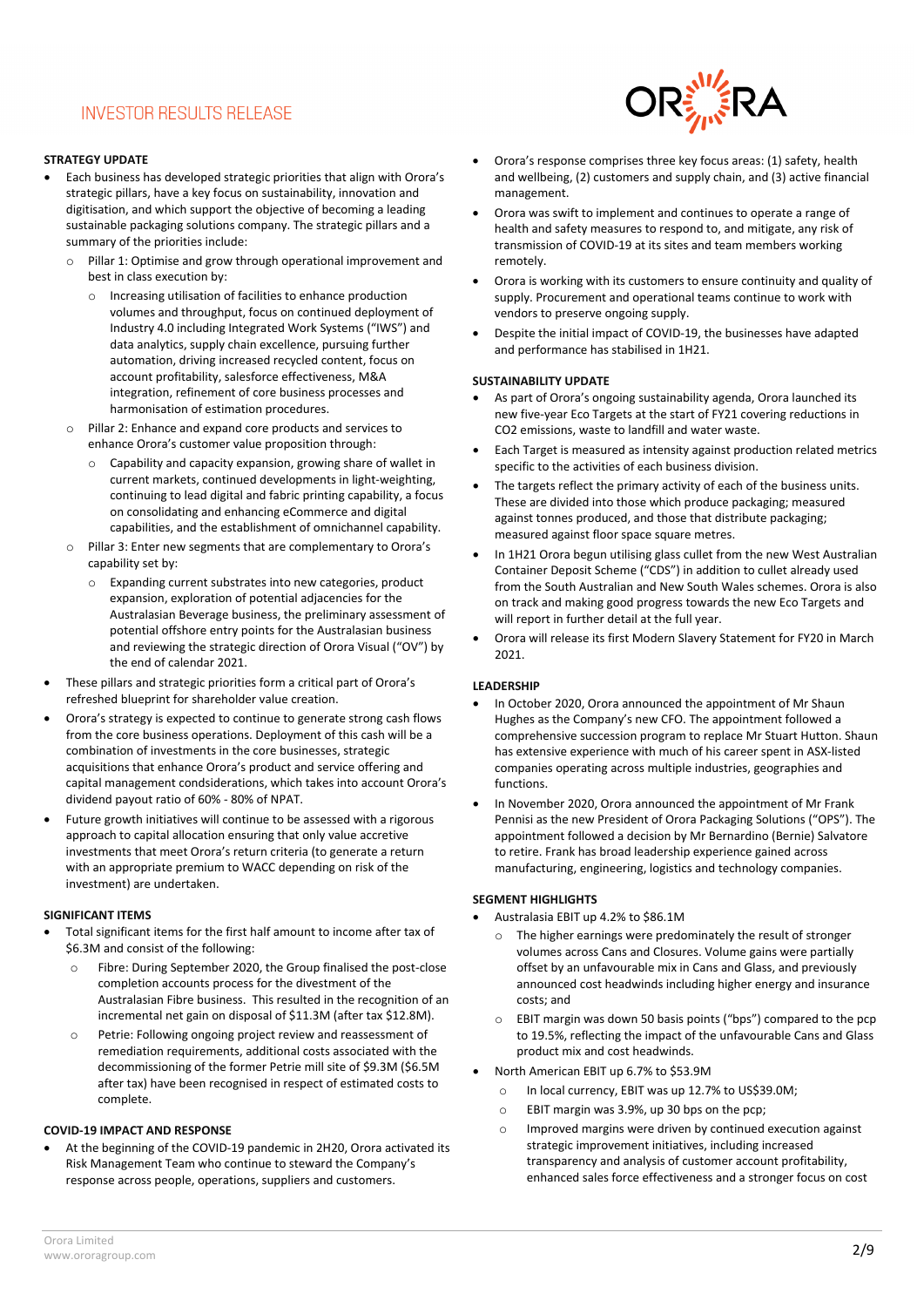

control measures. These actions resulted in an increase in local currency earnings for both OPS and OV;

- o OPS local currency sales, EBIT and EBIT margin were both higher than the pcp, with the increase in margin and earnings driven by the previously outlined improvement initiatives that are now embedded within the way OPS operates, supplemented by a stronger performance in the Manufacturing business;
- o The closure of traditional 'bricks and mortar' retailers across North America due to COVID-19 continued. This had a direct impact on the OV business with a decline in revenues on the pcp. Despite the lower revenue, OV earnings marginally improved compared to the pcp, driven by the continued focus on defensive end customers and the execution of cost control measures, which included the LA site closure and right sizing the cost base; and
- o The negative FX translation impact on US dollar denominated earnings for the North American segment was \$3.0M on pcp.

#### **OUTLOOK**

Orora delivered a solid operating performance in the first half of FY21, with improved operating momentum and financial performance across all business units. Correspondingly, at a Group level Orora is forecasting higher earnings in FY21 compared to the prior year.

In Australasia, Orora expects second half FY21 EBIT to be negatively impacted by lower wine bottle exports to China and the smaller 2020 wine vintage. Full year EBIT is expected to be broadly in line with FY20.

In North America, in a continuation of the improved operating and financial performance, Orora expects EBIT to be higher in second half FY21 compared to second half FY20 and for the Full Year.

This outlook remains subject to global and domestic economic conditions and the impacts of the COVID-19 pandemic.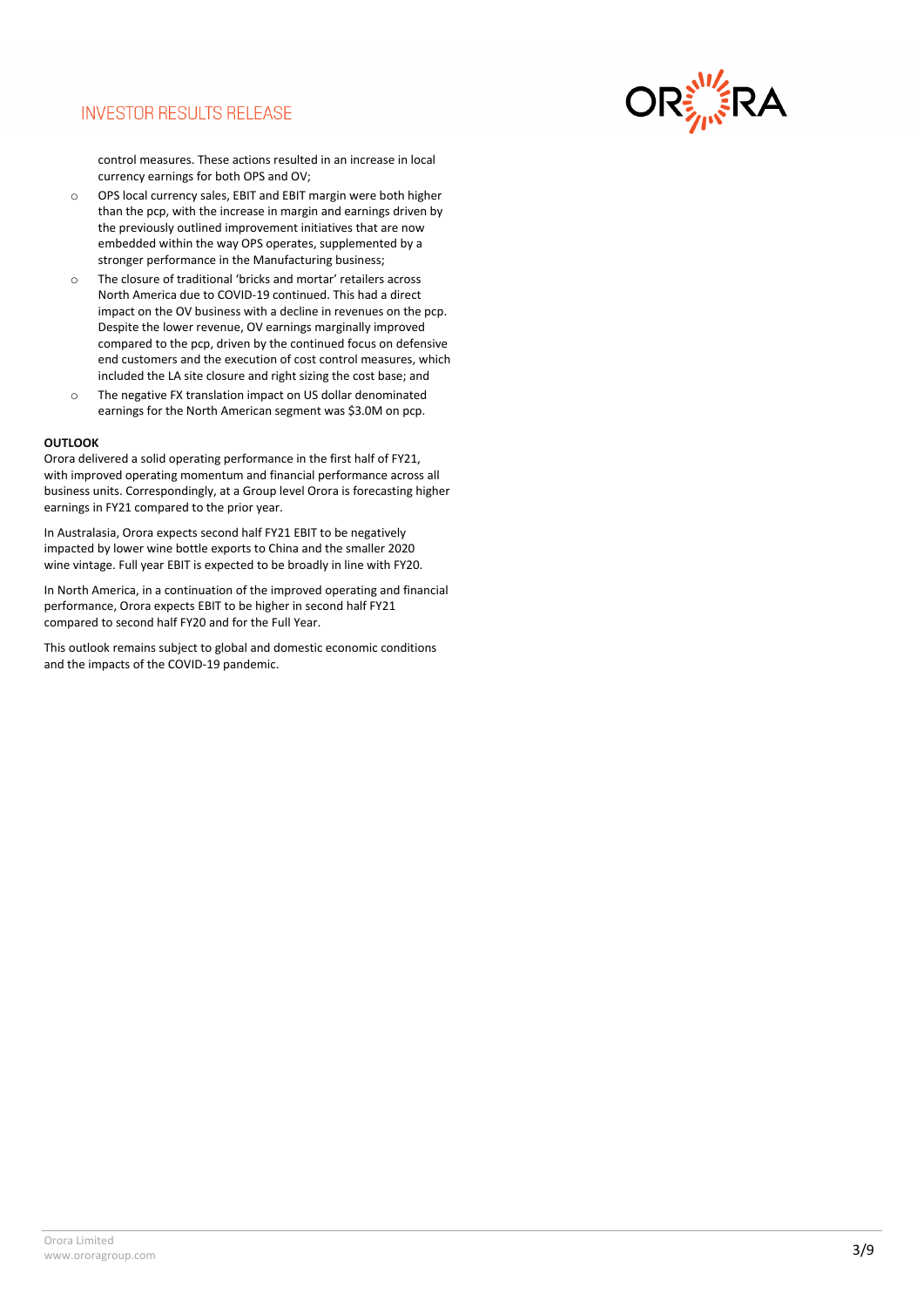#### **REVENUE**

- Sales revenue of \$1,814.1M was down 1.2% on pcp, driven by:
	- o Volume and revenue growth in all Australasian businesses;
	- o OPS increasing revenue by 2.8% in local currency terms;
	- o OV revenue declining on the pcp; and
	- o \$70.0M negative FX impact on US dollar denominated North American sales;
- Underlying sales in Australasia increased ~9.0% after taking into account the pass through of lower aluminium prices.

#### **EARNINGS BEFORE INTEREST AND TAX**

- EBIT increased by 5.2% to \$140.0M, and was attributable to:
	- o Stronger volumes in Cans and Closures; and
	- o Improved margins in OPS and OV.
- Earnings increase was partially offset by:
	- o Unfavourable mix in Cans and Glass;
	- o Cost headwinds associated with energy and insurance; and
	- o Negative translational FX impact from US denominated earnings of \$3.0M on pcp. US dollar earnings were translated at AUD/USD ~72 cents in 1H21, compared to ~68 cents in pcp.
- Going forward, foreign exchange translation sensitivity on EBIT and NPAT to a 1 cent move in the AUD/USD on an annualised basis is ~\$1.8M and ~\$0.8M respectively.

#### **BALANCE SHEET**

- Key balance sheet movements since June 2020 were:
	- o Decrease in other current assets was driven by the receipt of completion account and tax refund amounts related to the sale of Fibre, and a reduction in inventory in Cans, while paper levels were also lower in OPS. This was partially offset by increases in trade receivables due to increased sales. The FX impact was \$54.3M (decrease);
	- o Net property, plant and equipment ("PP&E") decreased by \$36.7M. Capex for 1H21 was \$15.8M which included spend on the Revesby small format can line and a new folder gluer in OPS. Depreciation for the period was \$33.0M. The FX impact on PP&E was \$18.8M (decrease);
	- o Intangible assets decreased by \$33.4M with \$8.5M of investments made in digital platforms and software upgrades. Amortisation for the period was \$4.0M. The FX impact was \$37.8M (decrease);
	- o Net debt decreased by \$15.6M during the period with the main drivers being increased operating cash flow, the receipt of a tax refund and settlement of the working capital completion account adjustment process. These were largely offset by \$110.7M spent on the buyback. The FX impact was \$13.0M (decrease). Orora remains well within all debt covenant requirements;
	- o Decrease in payables and provisions was driven primarily by the payment of final Fibre related payables (offset by receipt of working capital completion amounts in receivables) and a reduction in payables in OPS to take advantage of early payment discounts. The FX impact was \$58.5M (decrease); and
	- o The net Right of Use ("ROU") Lease Liability declined \$8.1M. Net Lease Liability remained broadly in-line year on year, with \$6.0M of the net movement due to FX.



#### **Revenue Summary**

| (AS mil)                   | 1H <sub>21</sub> | 1H <sub>20</sub> | Change % |
|----------------------------|------------------|------------------|----------|
| Australasia                | 441.2            | 412.2            | 7.0%     |
| North America              | 1.372.9          | 1.423.0          | (3.5%)   |
| <b>Total sales revenue</b> | 1,814.1          | 1,835.2          | (1.2%)   |

#### **Earnings Summary (EBIT)**

| (A\$ mi)      | 1H21  | 1H20  | Change % |
|---------------|-------|-------|----------|
| Australasia   | 86.1  | 82.6  | 4.2%     |
| North America | 53.9  | 50.5  | 6.7%     |
| <b>EBIT</b>   | 140.0 | 133.1 | 5.2%     |

| <b>Balance Sheet (A\$ mil)</b>        | 31/12/20 | 30/06/20 | Change %  |
|---------------------------------------|----------|----------|-----------|
| Cash                                  | 83       | 107      | (22.4%)   |
| <b>Other Current Assets</b>           | 814      | 948      | (14.2%)   |
| Property, Plant &<br>Equipment        | 635      | 672      | (5.5%)    |
| <b>ROU Lease Assets</b>               | 201      | 217      | (7.5%)    |
| Intangible Assets                     | 402      | 436      | (7.8%)    |
| Other Non Current Assets              | 141      | 120      | 17.8%     |
| <b>Total Assets</b>                   | 2,276    | 2,500    | $(9.0\%)$ |
| Interest-bearing Liabilities          | 360      | 399      | (9.9%     |
| <b>ROU Lease Liabilities</b>          | 255      | 279      | (8.8%)    |
| Payables & Provisions                 | 746      | 789      | (5.5%)    |
| <b>Total Equity</b>                   | 915      | 1,032    | (11.3%)   |
| <b>Total Liabilities &amp; Equity</b> | 2,276    | 2,500    | $(9.0\%)$ |
| Net debt                              | 277      | 292      | (5.3%)    |
| Leverage                              | 0.9x     | 0.9x     |           |
| Gearing                               | 23%      | 22%      |           |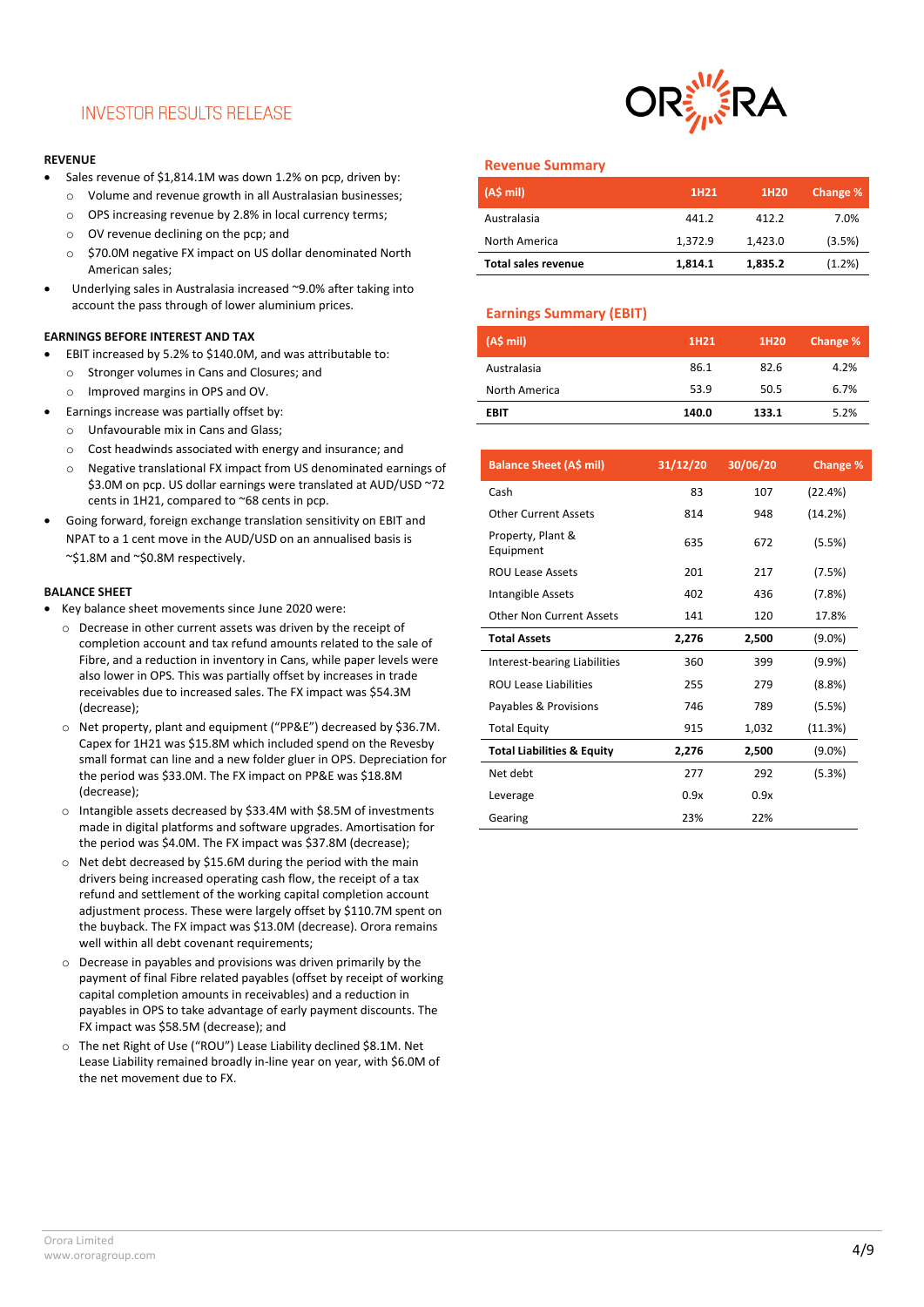#### **CASH FLOW**

- Increased earnings were converted into cash with operating cash flow of \$144.8M, up on pcp by 13.9%.
- Cash conversion of 79.0% was stronger than 72.0% reported in the pcp.
- Main movements / points to note in cash flow include:
	- o Increase in cash EBITDA (sum of EBITDA and non-cash items), broadly in-line with lease adjusted earnings;
	- o Increase in trade receivables in-line with increased sales;
	- o Early payment of payables in North America to capture settlement discounts;
	- o One-off unwind of extended terms related to a supplier in Australia;
	- o Reduction in Cans inventory and paper in OPS;
	- o Lower base capex of \$21.4M compared to the pcp of \$50.0M reflects the impact of the G2 rebuild at Gawler of ~\$25.0M in the pcp, and a second half phasing of base capex in Australasia; and
	- o Gross capex (base and growth) was ~80% of underlying depreciation for the first half. FY21 base capex is expected to be ~90% of underlying depreciation (excluding depreciation of leases).
- Average total working capital to sales was 6.9% (8.5% in pcp), with the decrease largely attributable to increased sales and reduced inventory in Cans and OPS, partially offset by the net impact of increased receivables and decreased payables.
	- o The medium term management target for average total working capital to sales is less than 10.0%.

#### **Cash Flow**

| Cash Flow (A\$ mil)                         | 1H21   | 1H20   | Change % |
|---------------------------------------------|--------|--------|----------|
| <b>EBITDA</b>                               | 199.4  | 194.8  | 2.4%     |
| Lease repayments <sup>12</sup>              | (30.5) | (31.8) |          |
| Non-cash Items                              | 14.4   | 13.5   |          |
| <b>Cash EBITDA</b>                          | 183.4  | 176.5  | 3.9%     |
| Movement in Total<br><b>Working Capital</b> | (17.1) | (0.1)  |          |
| Base capex                                  | (21.4) | (50.0) |          |
| Sale proceeds                               |        | 0.8    |          |
| Operating cash flow                         | 144.8  | 127.2  | 13.9%    |
| Cash significant Items                      | (18.0) | (14.8) |          |
| Operating free cash flow                    | 126.8  | 112.4  |          |
| Interest – Group <sup>13</sup>              | (9.0)  | (20.7) |          |
| Tax - Group                                 | 18.9   | (35.6) |          |
| Growth capex                                | (5.0)  | (11.3) |          |
| Free cash available<br>to shareholders      | 131.7  | 44.7   |          |
| Cash conversion                             | 79.0%  | 72.0%  |          |

<span id="page-4-0"></span><sup>12</sup> Cash impact of AASB16 Leases has been included in operating cash to provide a view of cash EBITDA

<sup>&</sup>lt;sup>13</sup> Group includes values pertaining to continuing and discontinuing operations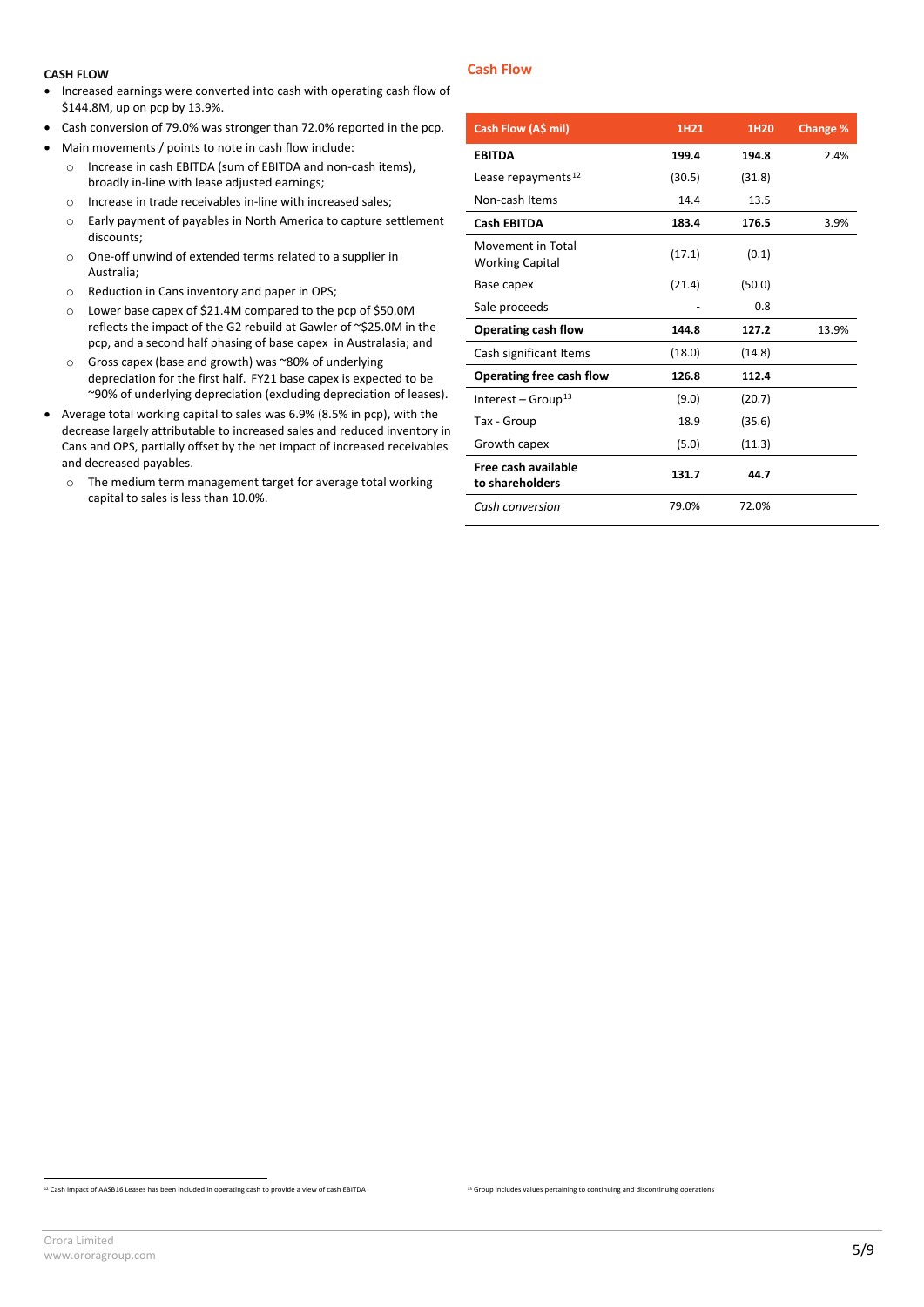## AUSTRALASIA

#### **KEY POINTS**

- Australasia EBIT increased by \$3.5M to \$86.1M, 4.2% higher than the pcp.
- The increase in EBIT was predominately driven by stronger volume growth in Cans and Closures. Volume gains were partially offset by an unfavourable mix in Cans and Glass and cost headwinds related to insurance (~\$1.0M) and energy (~\$1.5M).
- Return on sales decreased by 50 bps from 20.0% to 19.5% as a result of unfavourable mix and cost headwinds impacting margins.
- Underlying sales in Australasia increased 9.0% after taking into account the pass through of lower aluminium prices.
- Operating Cash Flow was \$91.8M, up \$10.8M compared to the pcp.
- Cash conversion was ahead of the pcp at 76.6%. In comparison to the pcp, cash EBITDA increased in line with higher earnings, negative movement in net working capital was driven by increased receivables due to increased sales and decreases in payables, largely due to the oneoff unwind of extended terms related to a supplier in Australia, partly offset by a reduction in Cans inventory, while base capital expenditure was materially lower, with the prior period including investment relating to the G2 rebuild at Gawler of ~\$25M.
- RoAFE was 28.0%, down from 31.4% in the pcp, with increased earnings offset by the commissioning of G2 and warehouses at Gawler in FY20.
- Economic conditions in Australia remain subdued and uncertain, principally due to the continuing impact from COVID-19, while the introduction of tariffs on Australian wine by China will also impact Orora.

#### **BEVERAGE BUSINESS GROUP**

#### **Beverage Cans:**

• Volumes were up on the pcp, underpinned by steady volumes in carbonated soft drinks (CSD) (including volumes transitioning from other substrates) and growth in both craft beer and mainstream beer segments (switch from glass). Volumes also increased in non-alcoholic beverages such as still and sparkling water, and other alcoholic beverages such as seltzers and wine.

#### **Glass:**

- Despite the impact of a smaller 2020 wine vintage, total tonnage was broadly in-line with the pcp, with wine volumes slightly behind the prior period, offset by growth in beer and other beverage categories.
- Ongoing focus on operational cost improvement and the benefits of the warehouses commissioned in FY20 have flowed as anticipated, however they were largely offset by unfavourable product mix movement and the impact of increased energy prices. Earnings were broadly in-line with the pcp.
- Orora continues to work closely with customers to understand and plan for the impact of China tariffs on bottled wine exports in 2H21 and beyond.

#### **Closures:**

• Closure volumes were up on the pcp reflecting increased at home consumption resulting in an increase in earnings. China tariffs did not appear to have an impact on closures as exports to China predominantly relate to corked bottles.

| (A\$ mi)             | 1H <sub>21</sub> | 1H20  | Change % |
|----------------------|------------------|-------|----------|
| Sales Revenue        | 441.2            | 412.2 | 7.0%     |
| EBIT                 | 86.1             | 82.6  | 4.2%     |
| <b>EBIT Margin %</b> | 19.5%            | 20.0% |          |
| ROAFE                | 28.0%            | 31.4% |          |

#### **Segment Cash Flow**

| (AS mil)                                    | 1H21   | 1H20   | <b>Change %</b> |
|---------------------------------------------|--------|--------|-----------------|
| <b>EBITDA</b>                               | 109.9  | 105.4  | 4.3%            |
| Lease repayments                            | (3.1)  | (3.1)  |                 |
| Non-cash Items                              | 13.1   | 11.7   |                 |
| Cash EBITDA                                 | 119.9  | 114.0  | 5.2%            |
| Movement in Total<br><b>Working Capital</b> | (17.7) | 6.4    |                 |
| <b>Base Capex</b>                           | (10.4) | (39.4) |                 |
| <b>Operating Cash Flow</b>                  | 91.8   | 81.0   | 13.3%           |
| Cash Significant Items                      | (13.8) | (10.1) |                 |
| <b>Operating Free Cash Flow</b>             | 78.0   | 70.9   |                 |
| <b>Cash Conversion</b>                      | 76.6%  | 71.0%  |                 |

#### **INNOVATION & GROWTH UPDATE**

- Beverage Cans is to invest more than \$13.0M in small format can capability at Revesby (NSW) to meet customer preferences and demand. This will be completed in 2H21 and is complementary to the existing small format can capability already installed in Rocklea (Qld) and Wiri (Auckland).
- Orora currently recycles ~80% of South Australia's CDS glass volumes. With the introduction of a CDS in Western Australia in October 2020, Glass commenced transporting recycled glass from WA to South Australia. This will increase recycled glass content over time from ~25% to ~40%, further enhancing Orora's Sustainability agenda. The business continues to seek further opportunities to source recycled content.
- Beverage Cans and Glass have continued to focus on operational excellence through Advanced Manufacturing including data analytics and IWS deployment. In line with this strategy, investment has continued in the Industry 4.0 plant efficiency initiative. The data analytics platform has now been rolled out to all Cans body sites to provide better data to problem solve and improve efficiencies. The Glass site implementation will be completed in 2H21.
- The benefits of the ~\$35.0M warehouse at Gawler to enable onsite storage of inventory and further reduce offsite pallet storage and transport costs have materialised as forecast.
- Orora continues to invest in capacity and innovation to produce best in class products and services. At Glass, ~\$240M has been invested in the world class Gawler facility since the demerger, including the G2 furnace rebuild, capacity expansions, mould insourcing, system upgrades and on-site, highly automated warehouse capacity.
- At Cans, lines have been upgraded in Auckland and Brisbane, followed shortly by Sydney, to produce multi size products, while the decoration and differentiation capability is market leading. Cans continues to explore a number of innovative concepts in aluminium containers.
- Quality and service are paramount, and investments in eCommerce enhancements continue to assist with customer engagement.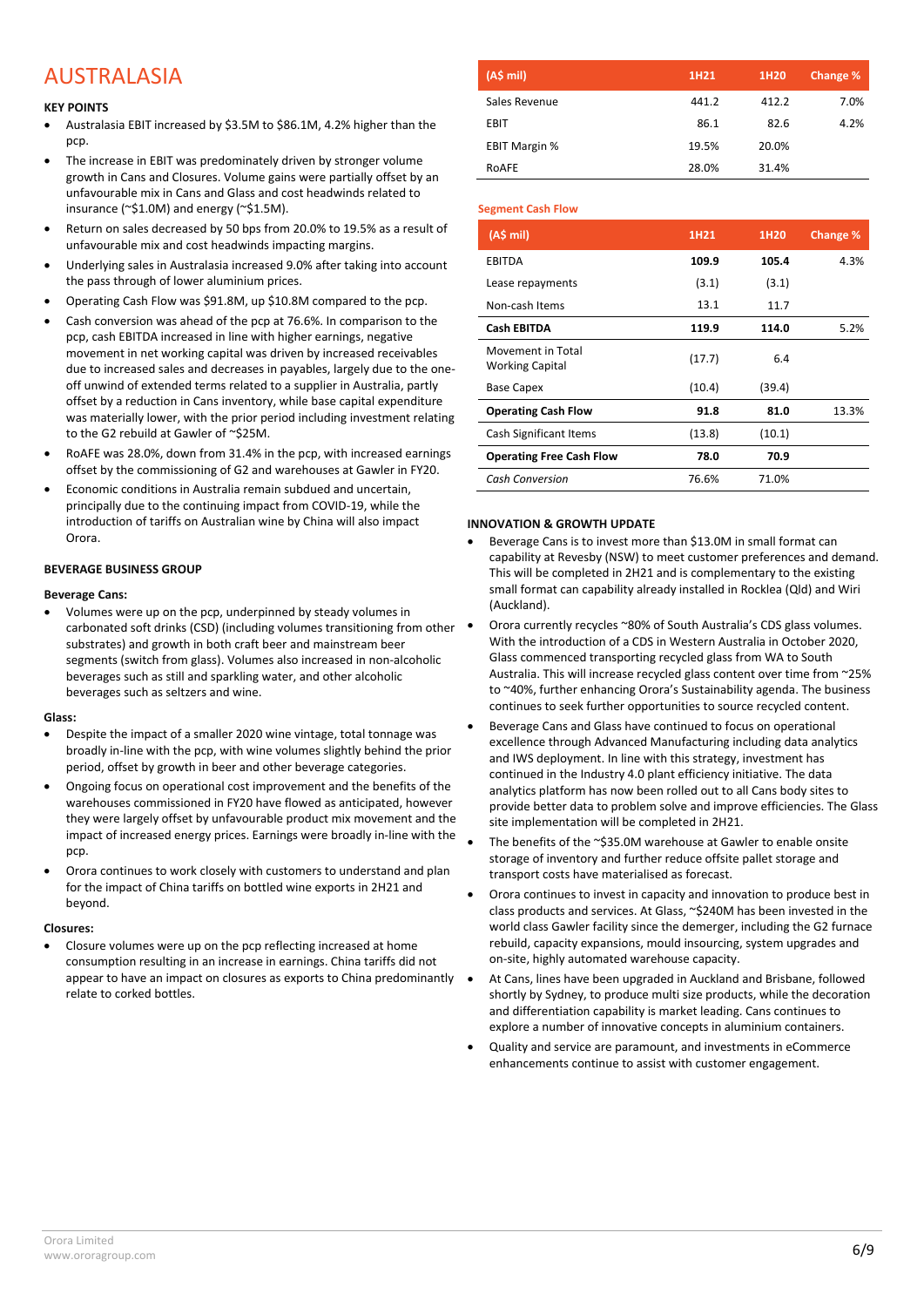#### **PERSPECTIVES FOR REMAINDER OF 2021**

- The Australasian business will continue to identify and implement cost reduction initiatives, as well as reinvest in upgrades to the asset base and new capacity and new sites with the support of customers. This is consistent with Orora's proven approach to offset ongoing headwinds, in addition to pursuing organic and inorganic growth.
- With the success of investments in Australasia to date, investment in innovation, including innovation that drives sustainability improvements, will continue to enhance the value proposition and / or improve productivity and drive earnings growth of the Australasian business.
- The most recent wine vintage was weaker and exports are expected to remain subdued. Orora expects industry wine bottle volumes to decline in 2H21.
- Orora continues to work closely with customers to understand and plan for the impact of China bottled wine exports in 2H21 and beyond.
- Energy prices are expected to remain steady beyond the reset experienced in calendar 2020 (2H20 and 1H21). A further increase in insurance costs of ~\$0.75M will impact the Australasian business in 2H21.
- The negative impact on EBIT in 2H20 of ~\$8.0M associated with the rebuild of G2 will largely unwind in 2H21, with the expected benefit to be in the order of ~\$6.0M, but this will be more than offset by glass volume declines. Cash conversion in FY21 and beyond is expected to be greater than 70.0%.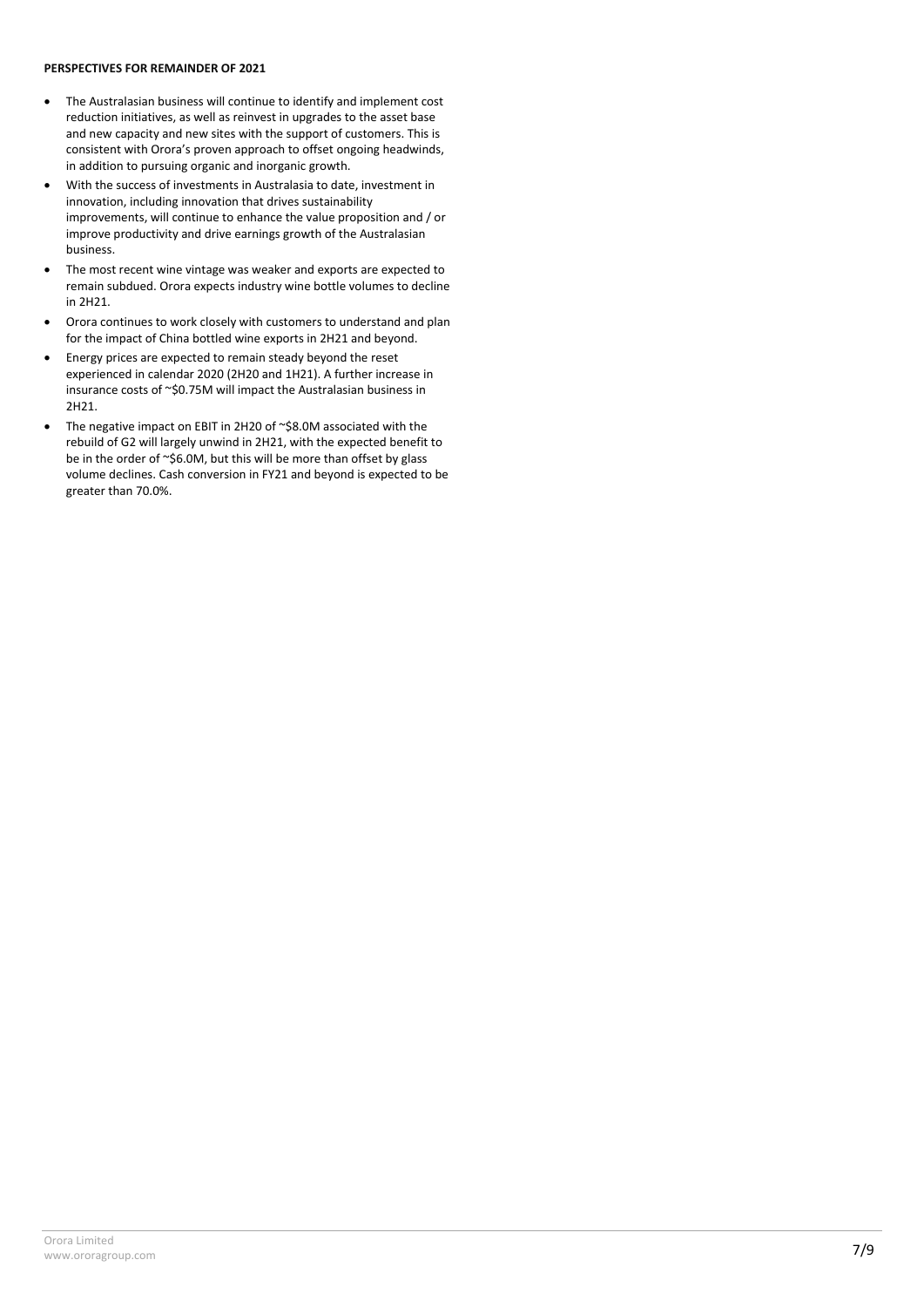## NORTH AMERICA

#### **KEY POINTS**

- North America's EBIT increased 6.7% to \$53.9M.
- In local currency terms, EBIT increased 12.7% to US\$39.0M. EBIT margins increased 30 bps to 3.9%.
- Sales grew 2.0% to US\$993.1M. Sales increased in OPS, while sales declined in OV.
- Operating cash flow increased to \$53.0M while cash conversion increased to ~84% (~74% in pcp). The increase in cash conversion was driven by an improvement in working capital, with increased receivables due to improved sales and reduction in trade payables to capture early settlement discounts offset by decreases in inventory.
- RoAFE increased by 370bps to 15.4% in-line with higher earnings and the OV impairments made in FY20.
- Reported EBIT includes a negative A\$3.0M FX translation impact.

#### **COVID-19 IMPACT**

- Both OPS and OV are classified as essential services.
- The impact of COVID-19 on North America was materially greater than that felt in Australasia. While OPS has returned to revenue growth, many retailers remain closed, negatively impacting OV revenue.
- The businesses continued to successfully manage the safety of Orora's people and continues to provide effective service to customers while focussing on a realignment of operating costs commensurate with prevailing volumes.

#### **ORORA PACKAGING SOLUTIONS**

- EBIT was higher than the pcp in both Q1 and Q2.
- OPS delivered constant currency revenue growth of ~2.8%.
- EBIT margins were higher than the pcp. EBIT margins improved to 4.6% from 4.1% in the pcp (4.2% from 3.6% in the pcp, excluding the benefits of lease accounting).
- The EBIT margin increase was the result of traction gained in executing the profit improvement program focussed on volume growth, margin recovery and efficiency / cost reduction. The improved financial performance in 1H21 was driven by:
	- o Headcount reductions made in FY20;
	- o OPS price increases made in FY20 have held; and
	- o OPS remains focussed on continued execution of the comprehensive improvement program which includes further leveraging the ERP and associated data analytics to provide additional transparency to sales representatives, further enhancing decision making on price, procurement and costs to serve.
- Revenue synergy realisation from the Texas based Pollock acquisition, which had accelerated during 2H20 with the onset of COVID-19 by leveraging supply lines and introducing a range of Health & Safety based products across the broader Landsberg business, reduced in 1H21 as competition in this space materially impacted margins.
- Margin improvement initiatives are continuing to positively impact with Q2 EBIT margins ahead of Q1.

#### **ORORA VISUAL**

- OV revenue was below the pcp in constant currency in Q1 and Q2 due to challenging trading conditions with retail store closures and the deferral of retailers' promotional programs during the COVID-19 pandemic.
- Despite lower revenue and more competitive market conditions, EBIT improved compared to the pcp, driven by the execution of cost control measures which included the LA site closure and right sizing the cost base.
- Q1 revenue was ~10.0% down on the pcp. A shorter 'holiday season' was truncated into Q2, resulting in improved revenue performance, albeit still down ~3.0% on the pcp.

| (A\$ mi)             | 1H21    | 1H20    | Change % |
|----------------------|---------|---------|----------|
| Sales Revenue        | 1,372.9 | 1,423.0 | (3.5%)   |
| <b>EBIT</b>          | 53.9    | 50.5    | 6.7%     |
| <b>EBIT Margin %</b> | 3.9%    | 3.6%    |          |
| ROAFE                | 15.4%   | 11.7%   |          |

| (US\$ mi)     | 1H <sub>21</sub> | 1H <sub>20</sub> | Change % |
|---------------|------------------|------------------|----------|
| Sales Revenue | 993.1            | 974.1            | 2.0%     |
| <b>FRIT</b>   | 39.0             | 34.6             | 12.7%    |

#### **Segment Cash Flow**

| $(A5 \text{ mil})$                   | 1H21   | 1H20   | <b>Change %</b> |
|--------------------------------------|--------|--------|-----------------|
| <b>EBITDA</b>                        | 89.5   | 89.4   | 0.1%            |
| Lease repayments                     | (27.4) | (28.7) |                 |
| Non-cash Items                       | 1.3    | 1.8    |                 |
| Cash EBITDA                          | 63.4   | 62.5   | 1.6%            |
| Movement in Total Working<br>Capital | 0.6    | (6.5)  |                 |
| <b>Base Capex</b>                    | (11.0) | (10.6) |                 |
| Sale Proceeds                        |        | 0.8    |                 |
| <b>Operating Cash Flow</b>           | 53.0   | 46.2   | 14.7%           |
| Cash Significant Items               | (4.2)  | (4.7)  |                 |
| <b>Operating Free Cash Flow</b>      | 48.8   | 41.5   |                 |
| <b>Cash Conversion</b>               | 83.6%  | 73.9%  |                 |

- Revenue in defensive end segments including food, beverage, horticulture, education and beauty, home & apparel was either flat or higher than the pcp. These segments represent over 60% of the revenue base.
- There are further initiatives underway within OV to drive profit growth and improve returns.

#### **INNOVATION AND GROWTH UPDATE**

- The OPS improvement program is continuing to gain traction with the improvement in earnings on the pcp in-light of COVID-19 encouraging. New initiatives will continue to be implemented over 2H21 and beyond.
- OPS continues to invest in new digital platforms to replace legacy web portals and enable customers to transact digitially with customised product offerings via digital channels. The omnichannel strategy is designed to integrate all channels of customer engagement and improve the overall customer experience.
- Automation at Orora Fresh Canada has commenced to remove manual work processes and drive costs out.
- OPS has committed capital to improving the Pollock Manufacturing capability.
- The journey to previously experienced EBIT margins in OPS will take time, but positive momentum in EBIT margins experienced in the most recent half, even during COVID-19, supports the work undertaken to date.
- Orora Visual continues to build on its value proposition to serve national customers with consistent point of purchase, visual communication and fulfilment offerings. New fabric lines commissioned in Orange County and New Jersey in FY20 assisted the fulfillment of customer demand that drove an increase in revenue in some segments, including Beauty, Home and Apparel. These fabric lines are gaining traction with high levels of utilisation in 1H21 expected to continue into 2H21.
- Orora Visual continues to invest in digital technology including Customer and Consumer Engagement capability and print on demand solutions.